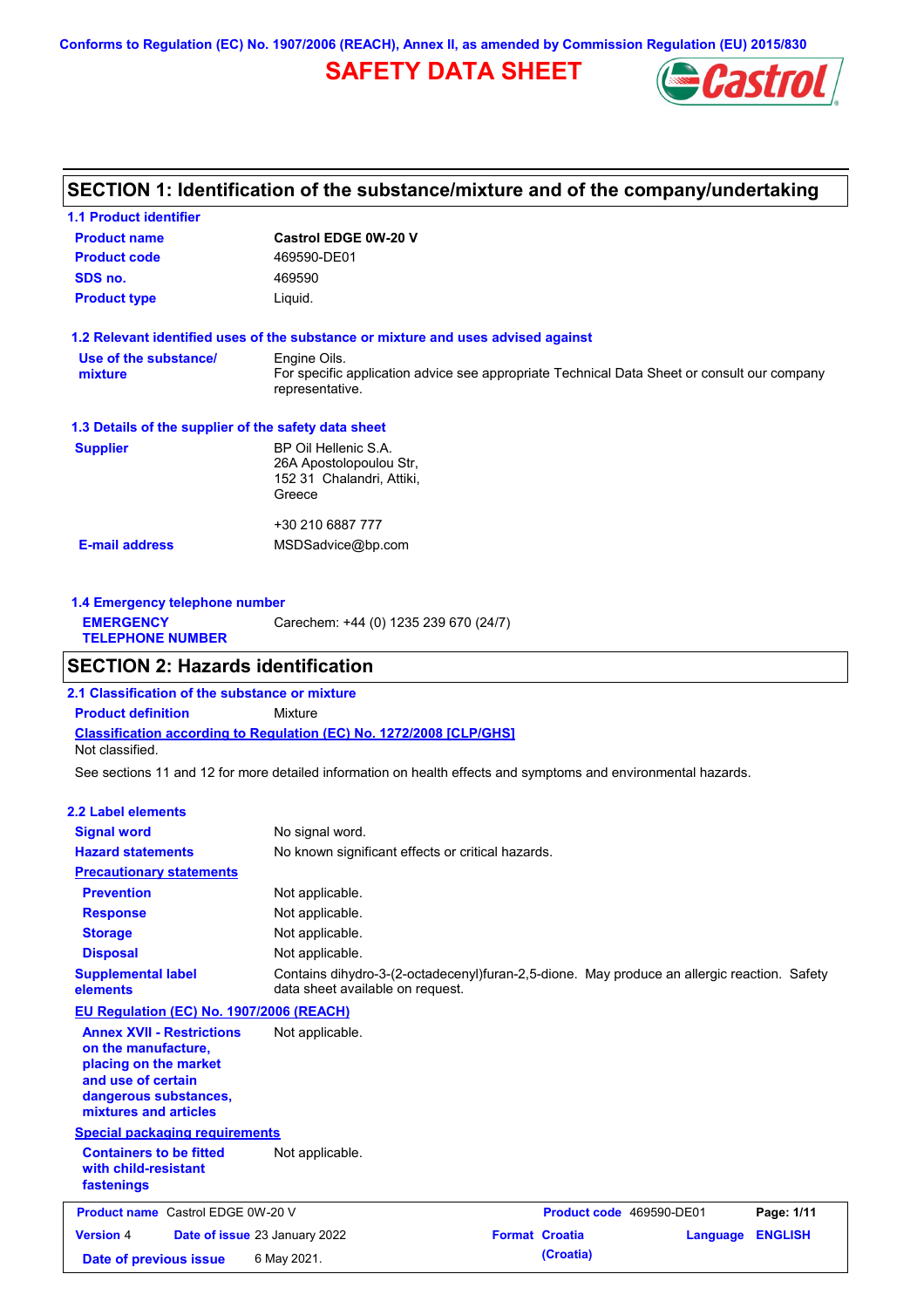# **SECTION 2: Hazards identification**

| <b>Tactile warning of danger</b>                                                                                         | Not applicable.                                                                                                                                                                                                                 |
|--------------------------------------------------------------------------------------------------------------------------|---------------------------------------------------------------------------------------------------------------------------------------------------------------------------------------------------------------------------------|
| 2.3 Other hazards                                                                                                        |                                                                                                                                                                                                                                 |
| <b>Results of PBT and vPvB</b><br>assessment                                                                             | Product does not meet the criteria for PBT or vPvB according to Regulation (EC) No. 1907/2006,<br>Annex XIII.                                                                                                                   |
| <b>Product meets the criteria</b><br>for PBT or vPvB according<br>to Regulation (EC) No.<br><b>1907/2006, Annex XIII</b> | This mixture does not contain any substances that are assessed to be a PBT or a vPvB.                                                                                                                                           |
| Other hazards which do<br>not result in classification                                                                   | Defatting to the skin.<br><b>USED ENGINE OILS</b><br>Used engine oil may contain hazardous components which have the potential to cause skin<br>cancer.<br>See Toxicological Information, section 11 of this Safety Data Sheet. |

### **SECTION 3: Composition/information on ingredients**

| <b>3.2 Mixtures</b> |  |  |  |
|---------------------|--|--|--|
|                     |  |  |  |

Highly refined base oil (IP 346 DMSO extract < 3%). Proprietary performance additives. **Mixture Product definition**

| <b>Product/ingredient</b><br>name                         | <b>Identifiers</b>                                                                     | $\%$      | <b>Regulation (EC) No.</b><br>1272/2008 [CLP] | <b>Type</b> |
|-----------------------------------------------------------|----------------------------------------------------------------------------------------|-----------|-----------------------------------------------|-------------|
| Distillates (petroleum), hydrotreated<br>heavy paraffinic | REACH #: 01-2119484627-25<br>EC: $265-157-1$<br>CAS: 64742-54-7<br>Index: 649-467-00-8 | ≥50 - ≤75 | Asp. Tox. 1, H304                             | [1] [2]     |
| bis(nonylphenyl)amine                                     | REACH #: 01-2119488911-28<br>$EC: 253-249-4$<br>CAS: 36878-20-3                        | ≤3        | Aquatic Chronic 4, H413                       | $[1]$       |
| dihydro-3-(2-octadecenyl)furan-<br>2.5-dione              | REACH #: 01-2120120387-61<br>$EC: 266-561-0$<br>CAS: 67066-88-0                        | ≤0.3      | Skin Irrit. 2, H315<br>Skin Sens. 1B, H317    | $[1]$       |

**See Section 16 for the full text of the H statements declared above.**

**Type** 

[1] Substance classified with a health or environmental hazard

[2] Substance with a workplace exposure limit

[3] Substance meets the criteria for PBT according to Regulation (EC) No. 1907/2006, Annex XIII

[4] Substance meets the criteria for vPvB according to Regulation (EC) No. 1907/2006, Annex XIII

[5] Substance of equivalent concern

[6] Additional disclosure due to company policy

Occupational exposure limits, if available, are listed in Section 8.

### **SECTION 4: First aid measures**

#### **4.1 Description of first aid measures**

| <b>Eye contact</b>                | In case of contact, immediately flush eyes with plenty of water for at least 15 minutes. Eyelids<br>should be held away from the eyeball to ensure thorough rinsing. Check for and remove any<br>contact lenses. Get medical attention.             |
|-----------------------------------|-----------------------------------------------------------------------------------------------------------------------------------------------------------------------------------------------------------------------------------------------------|
| <b>Skin contact</b>               | Wash skin thoroughly with soap and water or use recognised skin cleanser. Remove<br>contaminated clothing and shoes. Wash clothing before reuse. Clean shoes thoroughly before<br>reuse. Get medical attention if irritation develops.              |
| <b>Inhalation</b>                 | If inhaled, remove to fresh air. In case of inhalation of decomposition products in a fire,<br>symptoms may be delayed. The exposed person may need to be kept under medical<br>surveillance for 48 hours. Get medical attention if symptoms occur. |
| <b>Ingestion</b>                  | Do not induce vomiting unless directed to do so by medical personnel. Get medical attention if<br>symptoms occur.                                                                                                                                   |
| <b>Protection of first-aiders</b> | No action shall be taken involving any personal risk or without suitable training.                                                                                                                                                                  |

#### **4.2 Most important symptoms and effects, both acute and delayed**

See Section 11 for more detailed information on health effects and symptoms.

#### **Potential acute health effects**

| <b>Product name</b> Castrol EDGE 0W-20 V |  |                                      | <b>Product code</b> 469590-DE01 |                       | Page: 2/11       |  |
|------------------------------------------|--|--------------------------------------|---------------------------------|-----------------------|------------------|--|
| <b>Version 4</b>                         |  | <b>Date of issue 23 January 2022</b> |                                 | <b>Format Croatia</b> | Language ENGLISH |  |
| Date of previous issue                   |  | 6 May 2021.                          |                                 | (Croatia)             |                  |  |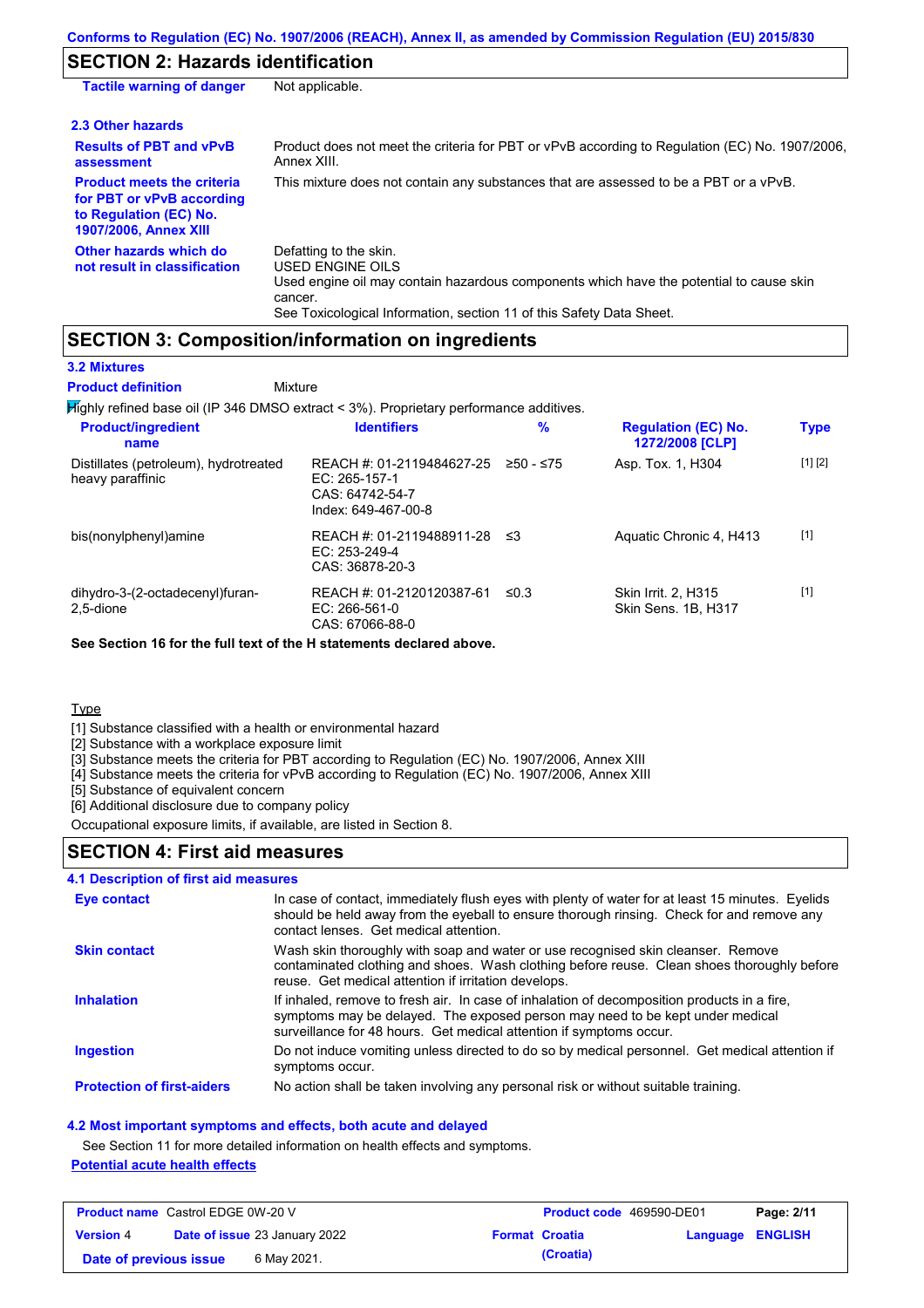# **SECTION 4: First aid measures**

| <b>Inhalation</b>   | Exposure to decomposition products may cause a health hazard. Serious effects may be<br>delayed following exposure. |
|---------------------|---------------------------------------------------------------------------------------------------------------------|
| <b>Ingestion</b>    | No known significant effects or critical hazards.                                                                   |
| <b>Skin contact</b> | Defatting to the skin. May cause skin dryness and irritation.                                                       |
| Eye contact         | No known significant effects or critical hazards.                                                                   |
|                     | Delayed and immediate effects as well as chronic effects from short and long-term exposure                          |
| <b>Inhalation</b>   | Overexposure to the inhalation of airborne droplets or aerosols may cause irritation of the<br>respiratory tract.   |
| <b>Ingestion</b>    | Ingestion of large quantities may cause nausea and diarrhoea.                                                       |
| <b>Skin contact</b> | Prolonged or repeated contact can defat the skin and lead to irritation and/or dermatitis.                          |
| Eye contact         | Potential risk of transient stinging or redness if accidental eye contact occurs.                                   |
|                     |                                                                                                                     |

#### **4.3 Indication of any immediate medical attention and special treatment needed**

| <b>Notes to physician</b> | Treatment should in general be symptomatic and directed to relieving any effects.   |
|---------------------------|-------------------------------------------------------------------------------------|
|                           | In case of inhalation of decomposition products in a fire, symptoms may be delayed. |
|                           | The exposed person may need to be kept under medical surveillance for 48 hours.     |

## **SECTION 5: Firefighting measures**

| 5.1 Extinguishing media                                                                                                                                                                                                                                                                                                                                                                                                       |                                                                                                                                                                                                |  |  |
|-------------------------------------------------------------------------------------------------------------------------------------------------------------------------------------------------------------------------------------------------------------------------------------------------------------------------------------------------------------------------------------------------------------------------------|------------------------------------------------------------------------------------------------------------------------------------------------------------------------------------------------|--|--|
| <b>Suitable extinguishing</b><br>media                                                                                                                                                                                                                                                                                                                                                                                        | In case of fire, use foam, dry chemical or carbon dioxide extinguisher or spray.                                                                                                               |  |  |
| <b>Unsuitable extinguishing</b><br>media                                                                                                                                                                                                                                                                                                                                                                                      | Do not use water jet. The use of a water jet may cause the fire to spread by splashing the<br>burning product.                                                                                 |  |  |
| 5.2 Special hazards arising from the substance or mixture                                                                                                                                                                                                                                                                                                                                                                     |                                                                                                                                                                                                |  |  |
| <b>Hazards from the</b><br>substance or mixture                                                                                                                                                                                                                                                                                                                                                                               | In a fire or if heated, a pressure increase will occur and the container may burst.                                                                                                            |  |  |
| <b>Hazardous combustion</b><br>products                                                                                                                                                                                                                                                                                                                                                                                       | Combustion products may include the following:<br>carbon oxides $(CO, CO2)$ (carbon monoxide, carbon dioxide)<br>nitrogen oxides ( $NO$ , $NO2$ etc.)                                          |  |  |
| 5.3 Advice for firefighters                                                                                                                                                                                                                                                                                                                                                                                                   |                                                                                                                                                                                                |  |  |
| <b>Special precautions for</b><br>fire-fighters                                                                                                                                                                                                                                                                                                                                                                               | No action shall be taken involving any personal risk or without suitable training. Promptly<br>isolate the scene by removing all persons from the vicinity of the incident if there is a fire. |  |  |
| Fire-fighters should wear appropriate protective equipment and self-contained breathing<br><b>Special protective</b><br>apparatus (SCBA) with a full face-piece operated in positive pressure mode. Clothing for fire-<br>equipment for fire-fighters<br>fighters (including helmets, protective boots and gloves) conforming to European standard EN<br>469 will provide a basic level of protection for chemical incidents. |                                                                                                                                                                                                |  |  |

### **SECTION 6: Accidental release measures**

|                                                                                                                                                                                                                                                                                                                                                                                                                      | 6.1 Personal precautions, protective equipment and emergency procedures                                                                                                                                                                                                                                                             |                                                                                                                                                                                         |            |  |
|----------------------------------------------------------------------------------------------------------------------------------------------------------------------------------------------------------------------------------------------------------------------------------------------------------------------------------------------------------------------------------------------------------------------|-------------------------------------------------------------------------------------------------------------------------------------------------------------------------------------------------------------------------------------------------------------------------------------------------------------------------------------|-----------------------------------------------------------------------------------------------------------------------------------------------------------------------------------------|------------|--|
| For non-emergency<br>personnel                                                                                                                                                                                                                                                                                                                                                                                       | No action shall be taken involving any personal risk or without suitable training. Evacuate<br>surrounding areas. Keep unnecessary and unprotected personnel from entering. Do not touch<br>or walk through spilt material. Floors may be slippery; use care to avoid falling. Put on<br>appropriate personal protective equipment. |                                                                                                                                                                                         |            |  |
| For emergency responders                                                                                                                                                                                                                                                                                                                                                                                             | emergency personnel".                                                                                                                                                                                                                                                                                                               | If specialised clothing is required to deal with the spillage, take note of any information in<br>Section 8 on suitable and unsuitable materials. See also the information in "For non- |            |  |
| <b>6.2 Environmental</b><br>precautions                                                                                                                                                                                                                                                                                                                                                                              | Avoid dispersal of spilt material and runoff and contact with soil, waterways, drains and sewers.<br>Inform the relevant authorities if the product has caused environmental pollution (sewers,<br>waterways, soil or air).                                                                                                         |                                                                                                                                                                                         |            |  |
| 6.3 Methods and material for containment and cleaning up                                                                                                                                                                                                                                                                                                                                                             |                                                                                                                                                                                                                                                                                                                                     |                                                                                                                                                                                         |            |  |
| Stop leak if without risk. Move containers from spill area. Absorb with an inert material and<br><b>Small spill</b><br>place in an appropriate waste disposal container. Dispose of via a licensed waste disposal<br>contractor.                                                                                                                                                                                     |                                                                                                                                                                                                                                                                                                                                     |                                                                                                                                                                                         |            |  |
| Stop leak if without risk. Move containers from spill area. Prevent entry into sewers, water<br><b>Large spill</b><br>courses, basements or confined areas. Contain and collect spillage with non-combustible,<br>absorbent material e.g. sand, earth, vermiculite or diatomaceous earth and place in container<br>for disposal according to local regulations. Dispose of via a licensed waste disposal contractor. |                                                                                                                                                                                                                                                                                                                                     |                                                                                                                                                                                         |            |  |
| <b>Product name</b> Castrol EDGE 0W-20 V                                                                                                                                                                                                                                                                                                                                                                             |                                                                                                                                                                                                                                                                                                                                     | Product code 469590-DE01                                                                                                                                                                | Page: 3/11 |  |

| <b>Version 4</b>       | <b>Date of issue 23 January 2022</b> | <b>Format Croatia</b> | <b>Language ENGLISH</b> |  |
|------------------------|--------------------------------------|-----------------------|-------------------------|--|
| Date of previous issue | 6 May 2021.                          | (Croatia)             |                         |  |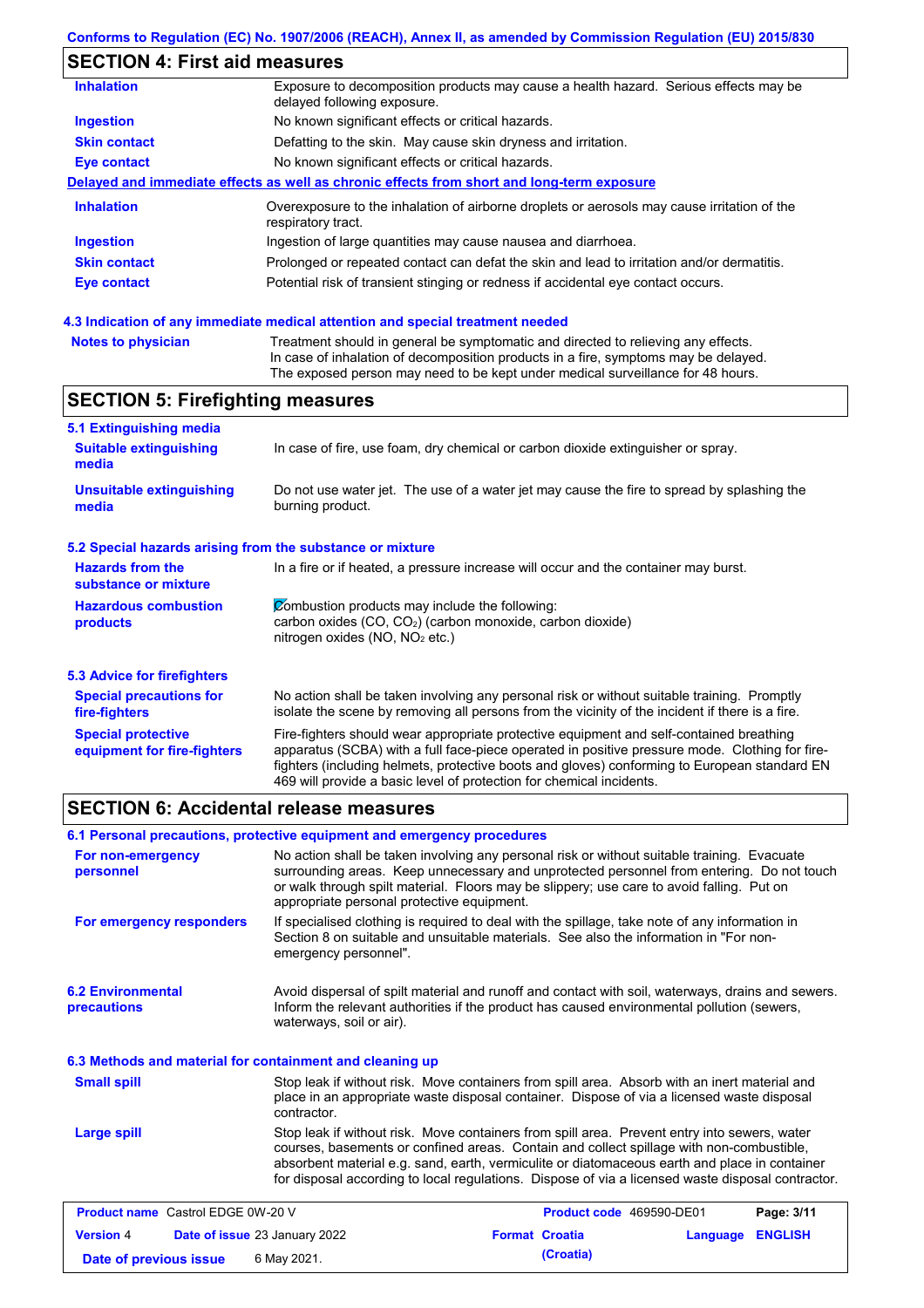### **SECTION 6: Accidental release measures**

| See Section 5 for firefighting measures.<br><b>sections</b><br>See Section 8 for information on appropriate personal protective equipment.<br>See Section 12 for environmental precautions.<br>See Section 13 for additional waste treatment information. | See Section 1 for emergency contact information. |
|-----------------------------------------------------------------------------------------------------------------------------------------------------------------------------------------------------------------------------------------------------------|--------------------------------------------------|
|-----------------------------------------------------------------------------------------------------------------------------------------------------------------------------------------------------------------------------------------------------------|--------------------------------------------------|

## **SECTION 7: Handling and storage**

#### **7.1 Precautions for safe handling**

| <b>Protective measures</b>                                                           | Put on appropriate personal protective equipment.                                                                                                                                                                                                                                                                                                                                                                                                                                        |
|--------------------------------------------------------------------------------------|------------------------------------------------------------------------------------------------------------------------------------------------------------------------------------------------------------------------------------------------------------------------------------------------------------------------------------------------------------------------------------------------------------------------------------------------------------------------------------------|
| <b>Advice on general</b><br>occupational hygiene                                     | Eating, drinking and smoking should be prohibited in areas where this material is handled,<br>stored and processed. Wash thoroughly after handling. Remove contaminated clothing and<br>protective equipment before entering eating areas. See also Section 8 for additional<br>information on hygiene measures.                                                                                                                                                                         |
| <b>7.2 Conditions for safe</b><br>storage, including any<br><b>incompatibilities</b> | Store in accordance with local regulations. Store in a dry, cool and well-ventilated area, away<br>from incompatible materials (see Section 10). Keep away from heat and direct sunlight. Keep<br>container tightly closed and sealed until ready for use. Containers that have been opened must<br>be carefully resealed and kept upright to prevent leakage. Store and use only in equipment/<br>containers designed for use with this product. Do not store in unlabelled containers. |
| <b>Not suitable</b>                                                                  | Prolonged exposure to elevated temperature                                                                                                                                                                                                                                                                                                                                                                                                                                               |
| 7.3 Specific end use(s)                                                              |                                                                                                                                                                                                                                                                                                                                                                                                                                                                                          |

**Recommendations**

See section 1.2 and Exposure scenarios in annex, if applicable.

### **SECTION 8: Exposure controls/personal protection**

#### **8.1 Control parameters**

#### **Occupational exposure limits** No exposure limit value known.

Whilst specific OELs for certain components may be shown in this section, other components may be present in any mist, vapour or dust produced. Therefore, the specific OELs may not be applicable to the product as a whole and are provided for guidance only.

**Recommended monitoring procedures** If this product contains ingredients with exposure limits, personal, workplace atmosphere or biological monitoring may be required to determine the effectiveness of the ventilation or other control measures and/or the necessity to use respiratory protective equipment. Reference should be made to monitoring standards, such as the following: European Standard EN 689 (Workplace atmospheres - Guidance for the assessment of exposure by inhalation to chemical agents for comparison with limit values and measurement strategy) European Standard EN 14042 (Workplace atmospheres - Guide for the application and use of procedures for the assessment of exposure to chemical and biological agents) European Standard EN 482 (Workplace atmospheres - General requirements for the performance of procedures for the measurement of chemical agents) Reference to national guidance documents for methods for the determination of hazardous substances will also be required.

#### **Derived No Effect Level**

No DNELs/DMELs available.

#### **Predicted No Effect Concentration**

No PNECs available

#### **8.2 Exposure controls**

| <b>Appropriate engineering</b><br><b>controls</b> | Provide exhaust ventilation or other engineering controls to keep the relevant airborne<br>concentrations below their respective occupational exposure limits.<br>All activities involving chemicals should be assessed for their risks to health, to ensure<br>exposures are adequately controlled. Personal protective equipment should only be considered<br>after other forms of control measures (e.g. engineering controls) have been suitably evaluated.<br>Personal protective equipment should conform to appropriate standards, be suitable for use, be<br>kept in good condition and properly maintained.<br>Your supplier of personal protective equipment should be consulted for advice on selection and<br>appropriate standards. For further information contact your national organisation for standards.<br>The final choice of protective equipment will depend upon a risk assessment. It is important to<br>ensure that all items of personal protective equipment are compatible. |                                 |            |
|---------------------------------------------------|---------------------------------------------------------------------------------------------------------------------------------------------------------------------------------------------------------------------------------------------------------------------------------------------------------------------------------------------------------------------------------------------------------------------------------------------------------------------------------------------------------------------------------------------------------------------------------------------------------------------------------------------------------------------------------------------------------------------------------------------------------------------------------------------------------------------------------------------------------------------------------------------------------------------------------------------------------------------------------------------------------|---------------------------------|------------|
| <b>Individual protection measures</b>             |                                                                                                                                                                                                                                                                                                                                                                                                                                                                                                                                                                                                                                                                                                                                                                                                                                                                                                                                                                                                         |                                 |            |
| <b>Hygiene measures</b>                           | Wash hands, forearms and face thoroughly after handling chemical products, before eating,<br>smoking and using the lavatory and at the end of the working period. Ensure that eyewash<br>stations and safety showers are close to the workstation location.                                                                                                                                                                                                                                                                                                                                                                                                                                                                                                                                                                                                                                                                                                                                             |                                 |            |
| <b>Product name</b> Castrol EDGE 0W-20 V          |                                                                                                                                                                                                                                                                                                                                                                                                                                                                                                                                                                                                                                                                                                                                                                                                                                                                                                                                                                                                         | <b>Product code</b> 469590-DE01 | Page: 4/11 |

|                        |                                      |                       |           |                  | . |
|------------------------|--------------------------------------|-----------------------|-----------|------------------|---|
| <b>Version 4</b>       | <b>Date of issue 23 January 2022</b> | <b>Format Croatia</b> |           | Language ENGLISH |   |
| Date of previous issue | 6 May 2021.                          |                       | (Croatia) |                  |   |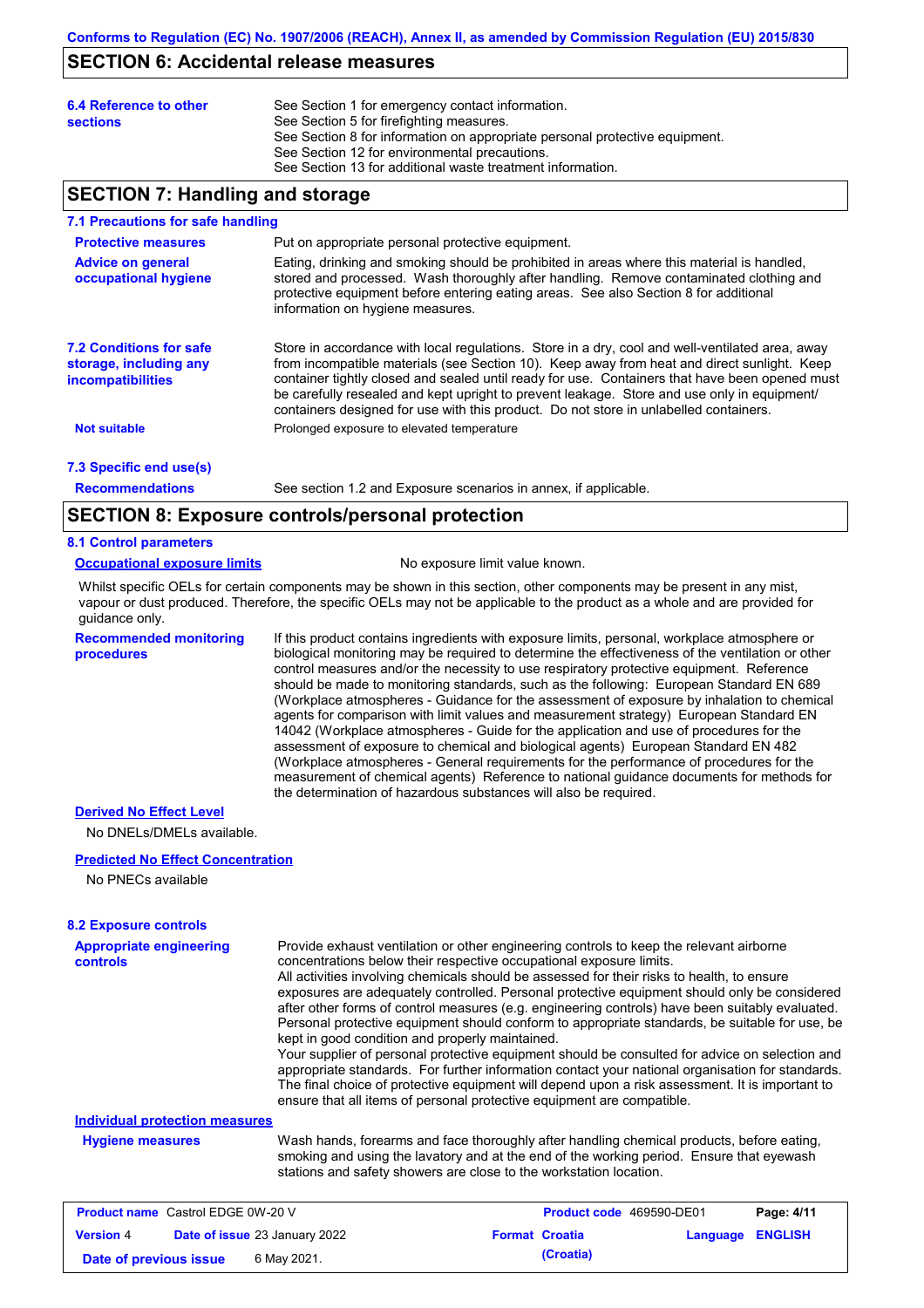# **SECTION 8: Exposure controls/personal protection**

| <b>Respiratory protection</b>                        | In case of insufficient ventilation, wear suitable respiratory equipment.<br>The correct choice of respiratory protection depends upon the chemicals being handled, the<br>conditions of work and use, and the condition of the respiratory equipment. Safety procedures<br>should be developed for each intended application. Respiratory protection equipment should<br>therefore be chosen in consultation with the supplier/manufacturer and with a full assessment<br>of the working conditions.                                                                                                                                             |
|------------------------------------------------------|---------------------------------------------------------------------------------------------------------------------------------------------------------------------------------------------------------------------------------------------------------------------------------------------------------------------------------------------------------------------------------------------------------------------------------------------------------------------------------------------------------------------------------------------------------------------------------------------------------------------------------------------------|
| <b>Eye/face protection</b><br><b>Skin protection</b> | Safety glasses with side shields.                                                                                                                                                                                                                                                                                                                                                                                                                                                                                                                                                                                                                 |
| <b>Hand protection</b>                               | <b>General Information:</b>                                                                                                                                                                                                                                                                                                                                                                                                                                                                                                                                                                                                                       |
|                                                      | Because specific work environments and material handling practices vary, safety procedures<br>should be developed for each intended application. The correct choice of protective gloves<br>depends upon the chemicals being handled, and the conditions of work and use. Most gloves<br>provide protection for only a limited time before they must be discarded and replaced (even the<br>best chemically resistant gloves will break down after repeated chemical exposures).                                                                                                                                                                  |
|                                                      | Gloves should be chosen in consultation with the supplier / manufacturer and taking account of<br>a full assessment of the working conditions.                                                                                                                                                                                                                                                                                                                                                                                                                                                                                                    |
|                                                      | Recommended: Nitrile gloves.<br><b>Breakthrough time:</b>                                                                                                                                                                                                                                                                                                                                                                                                                                                                                                                                                                                         |
|                                                      | Breakthrough time data are generated by glove manufacturers under laboratory test conditions<br>and represent how long a glove can be expected to provide effective permeation resistance. It<br>is important when following breakthrough time recommendations that actual workplace<br>conditions are taken into account. Always consult with your glove supplier for up-to-date<br>technical information on breakthrough times for the recommended glove type.<br>Our recommendations on the selection of gloves are as follows:                                                                                                                |
|                                                      | Continuous contact:                                                                                                                                                                                                                                                                                                                                                                                                                                                                                                                                                                                                                               |
|                                                      | Gloves with a minimum breakthrough time of 240 minutes, or >480 minutes if suitable gloves<br>can be obtained.<br>If suitable gloves are not available to offer that level of protection, gloves with shorter<br>breakthrough times may be acceptable as long as appropriate glove maintenance and<br>replacement regimes are determined and adhered to.                                                                                                                                                                                                                                                                                          |
|                                                      | Short-term / splash protection:                                                                                                                                                                                                                                                                                                                                                                                                                                                                                                                                                                                                                   |
|                                                      | Recommended breakthrough times as above.<br>It is recognised that for short-term, transient exposures, gloves with shorter breakthrough times<br>may commonly be used. Therefore, appropriate maintenance and replacement regimes must<br>be determined and rigorously followed.                                                                                                                                                                                                                                                                                                                                                                  |
|                                                      | <b>Glove Thickness:</b>                                                                                                                                                                                                                                                                                                                                                                                                                                                                                                                                                                                                                           |
|                                                      | For general applications, we recommend gloves with a thickness typically greater than 0.35 mm.                                                                                                                                                                                                                                                                                                                                                                                                                                                                                                                                                    |
|                                                      | It should be emphasised that glove thickness is not necessarily a good predictor of glove<br>resistance to a specific chemical, as the permeation efficiency of the glove will be dependent<br>on the exact composition of the glove material. Therefore, glove selection should also be based<br>on consideration of the task requirements and knowledge of breakthrough times.<br>Glove thickness may also vary depending on the glove manufacturer, the glove type and the<br>glove model. Therefore, the manufacturers' technical data should always be taken into account<br>to ensure selection of the most appropriate glove for the task. |
|                                                      | Note: Depending on the activity being conducted, gloves of varying thickness may be required<br>for specific tasks. For example:                                                                                                                                                                                                                                                                                                                                                                                                                                                                                                                  |
|                                                      | • Thinner gloves (down to 0.1 mm or less) may be required where a high degree of manual<br>dexterity is needed. However, these gloves are only likely to give short duration protection and<br>would normally be just for single use applications, then disposed of.                                                                                                                                                                                                                                                                                                                                                                              |
|                                                      | • Thicker gloves (up to 3 mm or more) may be required where there is a mechanical (as well<br>as a chemical) risk i.e. where there is abrasion or puncture potential.                                                                                                                                                                                                                                                                                                                                                                                                                                                                             |
|                                                      |                                                                                                                                                                                                                                                                                                                                                                                                                                                                                                                                                                                                                                                   |

| <b>Product name</b> Castrol EDGE 0W-20 V |                                      | <b>Product code</b> 469590-DE01 |                  | Page: 5/11 |
|------------------------------------------|--------------------------------------|---------------------------------|------------------|------------|
| <b>Version 4</b>                         | <b>Date of issue 23 January 2022</b> | <b>Format Croatia</b>           | Language ENGLISH |            |
| Date of previous issue                   | 6 May 2021.                          | (Croatia)                       |                  |            |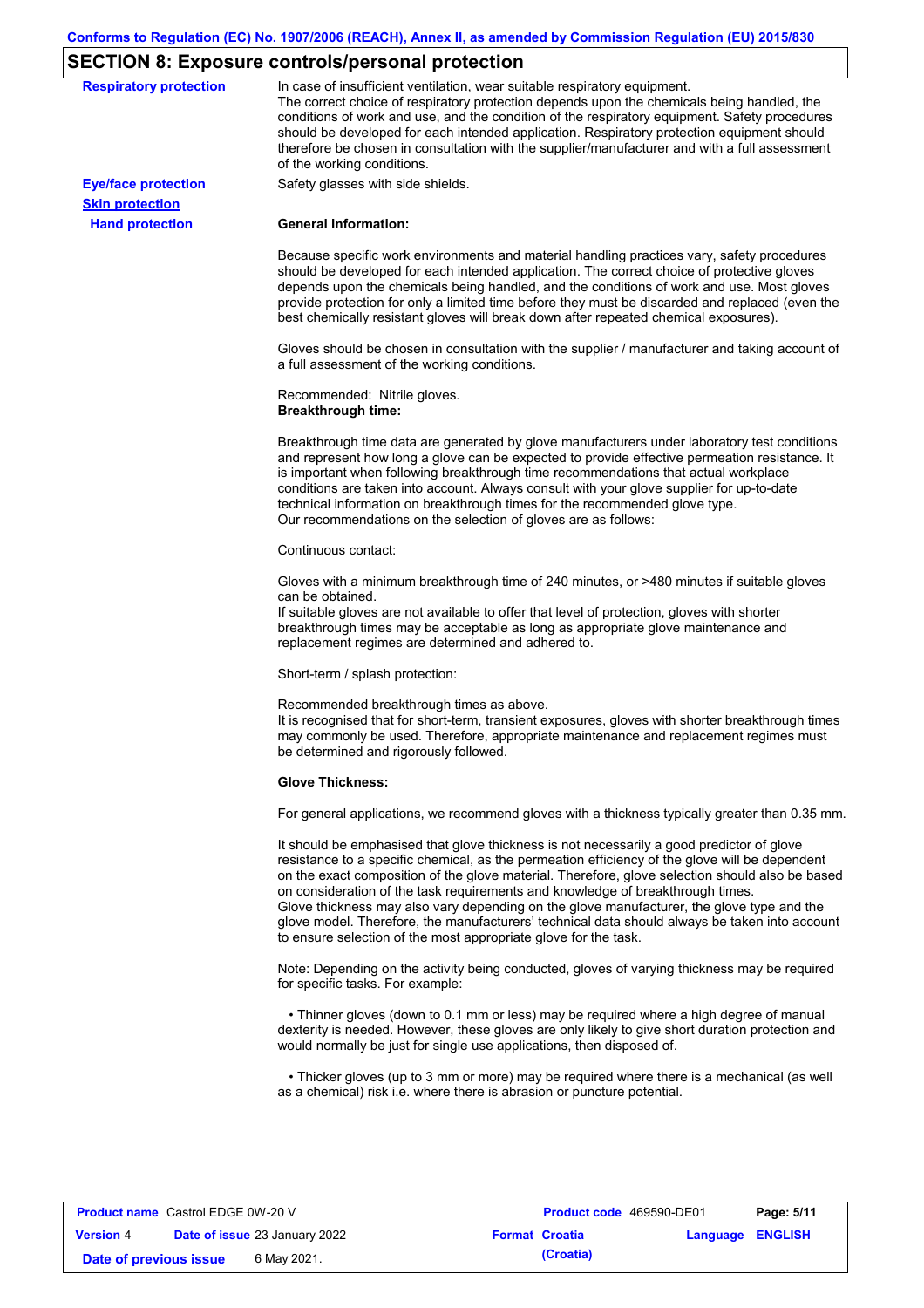# **SECTION 8: Exposure controls/personal protection**

| <b>Skin and body</b>                             | Use of protective clothing is good industrial practice.<br>Personal protective equipment for the body should be selected based on the task being<br>performed and the risks involved and should be approved by a specialist before handling this<br>product.<br>Cotton or polyester/cotton overalls will only provide protection against light superficial<br>contamination that will not soak through to the skin. Overalls should be laundered on a regular<br>basis. When the risk of skin exposure is high (e.g. when cleaning up spillages or if there is a<br>risk of splashing) then chemical resistant aprons and/or impervious chemical suits and boots<br>will be required. |
|--------------------------------------------------|---------------------------------------------------------------------------------------------------------------------------------------------------------------------------------------------------------------------------------------------------------------------------------------------------------------------------------------------------------------------------------------------------------------------------------------------------------------------------------------------------------------------------------------------------------------------------------------------------------------------------------------------------------------------------------------|
| <b>Refer to standards:</b>                       | Respiratory protection: EN 529<br>Gloves: EN 420, EN 374<br>Eye protection: EN 166<br>Filtering half-mask: EN 149<br>Filtering half-mask with valve: EN 405<br>Half-mask: EN 140 plus filter<br>Full-face mask: EN 136 plus filter<br>Particulate filters: EN 143<br>Gas/combined filters: EN 14387                                                                                                                                                                                                                                                                                                                                                                                   |
| <b>Environmental exposure</b><br><b>controls</b> | Emissions from ventilation or work process equipment should be checked to ensure they<br>comply with the requirements of environmental protection legislation. In some cases, fume<br>scrubbers, filters or engineering modifications to the process equipment will be necessary to<br>reduce emissions to acceptable levels.                                                                                                                                                                                                                                                                                                                                                         |

# **SECTION 9: Physical and chemical properties**

The conditions of measurement of all properties are at standard temperature and pressure unless otherwise indicated.

#### **9.1 Information on basic physical and chemical properties**

| <b>Appearance</b>                                      |                                              |
|--------------------------------------------------------|----------------------------------------------|
| <b>Physical state</b>                                  | Liquid.                                      |
| <b>Colour</b>                                          | Amber.                                       |
| <b>Odour</b>                                           | Not available.                               |
| <b>Odour threshold</b>                                 | Not available.                               |
| pH                                                     | Not applicable.                              |
| <b>Melting point/freezing point</b>                    | Not available.                               |
| Initial boiling point and boiling<br>range             | Not available.                               |
| <b>Pour point</b>                                      | -45 °C                                       |
| <b>Flash point</b>                                     | Closed cup: >185°C (>365°F) [Pensky-Martens] |
| <b>Evaporation rate</b>                                | Not available.                               |
| <b>Flammability (solid, gas)</b>                       | Not available.                               |
| <b>Upper/lower flammability or</b><br>explosive limits | Not available.                               |
| <b>Vapour pressure</b>                                 | Not available.                               |
|                                                        | Vapour Pressure at 20°C                      |
|                                                        |                                              |

|                                                   |                                                                         | Vapour Pressure at 20°C |          |                                 | Vapour pressure at 50°C |     |               |
|---------------------------------------------------|-------------------------------------------------------------------------|-------------------------|----------|---------------------------------|-------------------------|-----|---------------|
|                                                   | Ingredient name                                                         | mm Hg kPa               |          | <b>Method</b>                   | mm<br>Hg                | kPa | <b>Method</b> |
|                                                   | Distillates (petroleum),<br>hydrotreated heavy<br>paraffinic            | < 0.08                  | < 0.011  | <b>ASTM D 5191</b>              |                         |     |               |
|                                                   | Distillates (petroleum),<br>hydrotreated heavy<br>paraffinic            | < 0.08                  | < 0.011  | <b>ASTM D 5191</b>              |                         |     |               |
|                                                   | Distillates (petroleum),<br>solvent-dewaxed<br>heavy paraffinic         | < 0.08                  | < 0.011  | <b>ASTM D 5191</b>              |                         |     |               |
|                                                   | bis(nonylphenyl)amine                                                   | < 0.01                  | < 0.0013 | EU A.4                          | 0                       | 10  | EU A.4        |
| <b>Vapour density</b>                             | Not available.                                                          |                         |          |                                 |                         |     |               |
| <b>Relative density</b>                           | Not available.                                                          |                         |          |                                 |                         |     |               |
| <b>Density</b>                                    | $<$ 1000 kg/m <sup>3</sup> (<1 g/cm <sup>3</sup> ) at 15 <sup>°</sup> C |                         |          |                                 |                         |     |               |
| <b>Solubility(ies)</b>                            | insoluble in water.                                                     |                         |          |                                 |                         |     |               |
| <b>Partition coefficient: n-octanol/</b><br>water | Mot applicable.                                                         |                         |          |                                 |                         |     |               |
| <b>Product name Castrol EDGE 0W-20 V</b>          |                                                                         |                         |          | <b>Product code</b> 469590-DE01 |                         |     | $P$ ane: 6/11 |

| <b>Product name</b> Castrol EDGE 0W-20 V |                                      | Product code 469590-DE01 |                         | Page: 6/11 |
|------------------------------------------|--------------------------------------|--------------------------|-------------------------|------------|
| <b>Version 4</b>                         | <b>Date of issue 23 January 2022</b> | <b>Format Croatia</b>    | <b>Language ENGLISH</b> |            |
| Date of previous issue                   | 6 May 2021.                          | (Croatia)                |                         |            |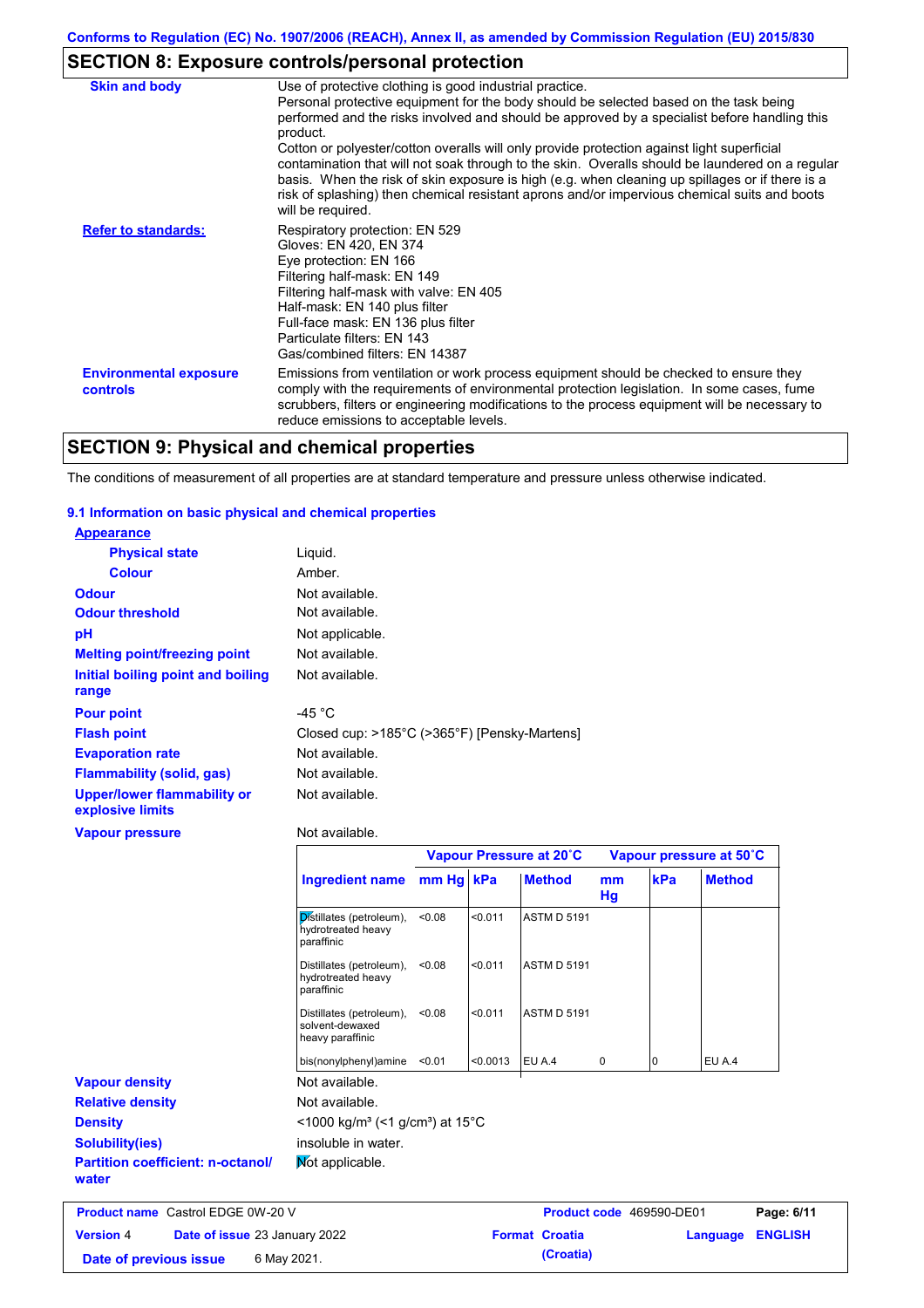## **SECTION 9: Physical and chemical properties**

| <b>Auto-ignition temperature</b>                | <b>Ingredient name</b>                                                                                                                                                  | °C  | °F  | <b>Method</b>  |  |
|-------------------------------------------------|-------------------------------------------------------------------------------------------------------------------------------------------------------------------------|-----|-----|----------------|--|
|                                                 | bis(nonylphenyl)amine                                                                                                                                                   | 440 | 824 | <b>EU A.15</b> |  |
| <b>Decomposition temperature</b>                | Not available.                                                                                                                                                          |     |     |                |  |
| <b>Viscosity</b>                                | Kinematic: 47.4 mm <sup>2</sup> /s (47.4 cSt) at 40 $\degree$ C<br>Kinematic: 8.9 to 9.3 mm <sup>2</sup> /s (8.9 to 9.3 cSt) at 100 $^{\circ}$ C                        |     |     |                |  |
| <b>Explosive properties</b>                     | Not available.                                                                                                                                                          |     |     |                |  |
| <b>Oxidising properties</b>                     | Not available.                                                                                                                                                          |     |     |                |  |
| <b>Particle characteristics</b>                 |                                                                                                                                                                         |     |     |                |  |
| <b>Median particle size</b>                     | Mot applicable.                                                                                                                                                         |     |     |                |  |
| 9.2 Other information                           |                                                                                                                                                                         |     |     |                |  |
| No additional information.                      |                                                                                                                                                                         |     |     |                |  |
| <b>SECTION 10: Stability and reactivity</b>     |                                                                                                                                                                         |     |     |                |  |
| <b>10.1 Reactivity</b>                          | No specific test data available for this product. Refer to Conditions to avoid and Incompatible<br>materials for additional information.                                |     |     |                |  |
| <b>10.2 Chemical stability</b>                  | The product is stable.                                                                                                                                                  |     |     |                |  |
| 10.3 Possibility of<br>hazardous reactions      | Under normal conditions of storage and use, hazardous reactions will not occur.<br>Under normal conditions of storage and use, hazardous polymerisation will not occur. |     |     |                |  |
| <b>10.4 Conditions to avoid</b>                 | Avoid all possible sources of ignition (spark or flame).                                                                                                                |     |     |                |  |
| 10.5 Incompatible materials                     | Reactive or incompatible with the following materials: oxidising materials.                                                                                             |     |     |                |  |
| <b>10.6 Hazardous</b><br>decomposition products | Under normal conditions of storage and use, hazardous decomposition products should not be<br>produced.                                                                 |     |     |                |  |

# **SECTION 11: Toxicological information**

| 11.1 Information on toxicological effects          |                                                                                                                     |
|----------------------------------------------------|---------------------------------------------------------------------------------------------------------------------|
| <b>Acute toxicity estimates</b>                    |                                                                                                                     |
| Not available.                                     |                                                                                                                     |
| <b>Information on likely</b><br>routes of exposure | Routes of entry anticipated: Dermal, Inhalation.                                                                    |
| <b>Potential acute health effects</b>              |                                                                                                                     |
| <b>Inhalation</b>                                  | Exposure to decomposition products may cause a health hazard. Serious effects may be<br>delayed following exposure. |
| <b>Ingestion</b>                                   | No known significant effects or critical hazards.                                                                   |
| <b>Skin contact</b>                                | Defatting to the skin. May cause skin dryness and irritation.                                                       |
| <b>Eye contact</b>                                 | No known significant effects or critical hazards.                                                                   |
|                                                    | Symptoms related to the physical, chemical and toxicological characteristics                                        |
| <b>Inhalation</b>                                  | No specific data.                                                                                                   |
| <b>Ingestion</b>                                   | No specific data.                                                                                                   |
| <b>Skin contact</b>                                | Adverse symptoms may include the following:<br>irritation<br>dryness<br>cracking                                    |
| <b>Eye contact</b>                                 | No specific data.                                                                                                   |
|                                                    | Delayed and immediate effects as well as chronic effects from short and long-term exposure                          |
| <b>Inhalation</b>                                  | Overexposure to the inhalation of airborne droplets or aerosols may cause irritation of the<br>respiratory tract.   |
| <b>Ingestion</b>                                   | Ingestion of large quantities may cause nausea and diarrhoea.                                                       |
| <b>Skin contact</b>                                | Prolonged or repeated contact can defat the skin and lead to irritation and/or dermatitis.                          |
| <b>Eye contact</b>                                 | Potential risk of transient stinging or redness if accidental eye contact occurs.                                   |
| <b>Potential chronic health effects</b>            |                                                                                                                     |
|                                                    |                                                                                                                     |

| <b>Product name</b> Castrol EDGE 0W-20 V |  | <b>Product code</b> 469590-DE01      |  | Page: 7/11            |                         |  |
|------------------------------------------|--|--------------------------------------|--|-----------------------|-------------------------|--|
| <b>Version 4</b>                         |  | <b>Date of issue 23 January 2022</b> |  | <b>Format Croatia</b> | <b>Language ENGLISH</b> |  |
| Date of previous issue                   |  | 6 May 2021.                          |  | (Croatia)             |                         |  |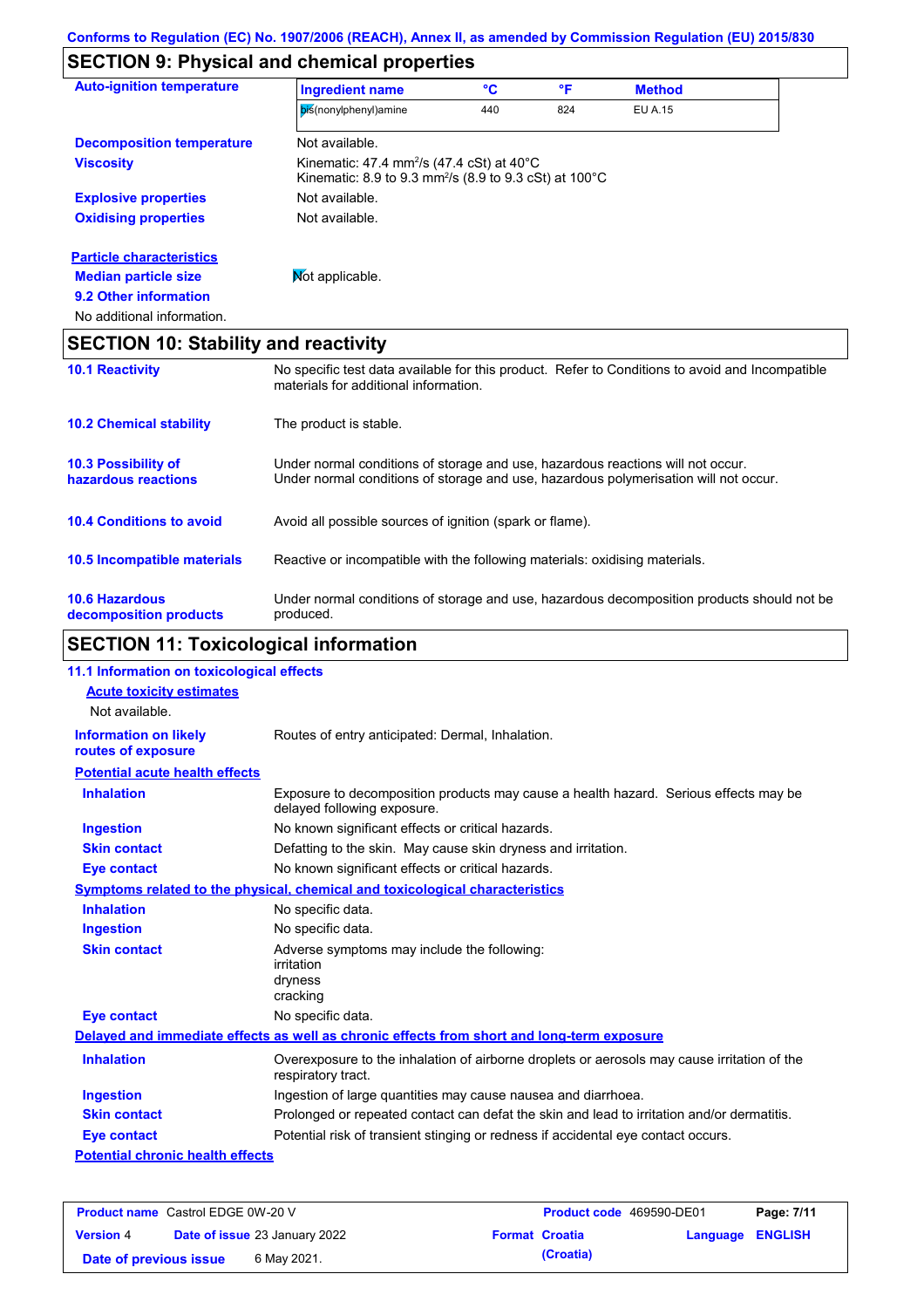# **SECTION 11: Toxicological information**

| General                      | USED ENGINE OILS<br>Combustion products resulting from the operation of internal combustion engines contaminate<br>engine oils during use. Used engine oil may contain hazardous components which have the<br>potential to cause skin cancer. Frequent or prolonged contact with all types and makes of used<br>engine oil must therefore be avoided and a high standard of personal hygiene maintained. |
|------------------------------|----------------------------------------------------------------------------------------------------------------------------------------------------------------------------------------------------------------------------------------------------------------------------------------------------------------------------------------------------------------------------------------------------------|
| <b>Carcinogenicity</b>       | No known significant effects or critical hazards.                                                                                                                                                                                                                                                                                                                                                        |
| <b>Mutagenicity</b>          | No known significant effects or critical hazards.                                                                                                                                                                                                                                                                                                                                                        |
| <b>Developmental effects</b> | No known significant effects or critical hazards.                                                                                                                                                                                                                                                                                                                                                        |
| <b>Fertility effects</b>     | No known significant effects or critical hazards.                                                                                                                                                                                                                                                                                                                                                        |

## **SECTION 12: Ecological information**

#### **12.1 Toxicity**

**Environmental hazards** Not classified as dangerous

#### **12.2 Persistence and degradability**

Expected to be biodegradable.

#### **12.3 Bioaccumulative potential**

This product is not expected to bioaccumulate through food chains in the environment.

| <b>12.4 Mobility in soil</b>                            |                                                                      |
|---------------------------------------------------------|----------------------------------------------------------------------|
| <b>Soil/water partition</b><br><b>coefficient (Koc)</b> | Not available.                                                       |
| <b>Mobility</b>                                         | Spillages may penetrate the soil causing ground water contamination. |

#### **12.5 Results of PBT and vPvB assessment**

Product does not meet the criteria for PBT or vPvB according to Regulation (EC) No. 1907/2006, Annex XIII.

| 12.6 Other adverse effects          |                        |
|-------------------------------------|------------------------|
| <b>Other ecological information</b> | Spills may form a filr |

Spills may form a film on water surfaces causing physical damage to organisms. Oxygen transfer could also be impaired.

### **SECTION 13: Disposal considerations**

#### **13.1 Waste treatment methods**

**Methods of disposal**

**Product**

Where possible, arrange for product to be recycled. Dispose of via an authorised person/ licensed waste disposal contractor in accordance with local regulations.

#### **Hazardous waste** Yes.

|--|

| Waste code                                                                                                                              | <b>Waste designation</b>                                        |  |
|-----------------------------------------------------------------------------------------------------------------------------------------|-----------------------------------------------------------------|--|
| $130205*$                                                                                                                               | mineral-based non-chlorinated engine, gear and lubricating oils |  |
| The common dealership and the barrel of the common states of the common and all contracts and common states of the common states of the |                                                                 |  |

However, deviation from the intended use and/or the presence of any potential contaminants may require an alternative waste disposal code to be assigned by the end user.

| <b>Packaging</b>           |                                                                                                                                                                                                                                         |
|----------------------------|-----------------------------------------------------------------------------------------------------------------------------------------------------------------------------------------------------------------------------------------|
| <b>Methods of disposal</b> | Where possible, arrange for product to be recycled. Dispose of via an authorised person/<br>licensed waste disposal contractor in accordance with local regulations.                                                                    |
| <b>Special precautions</b> | This material and its container must be disposed of in a safe way. Empty containers or liners<br>may retain some product residues. Avoid dispersal of spilt material and runoff and contact with<br>soil, waterways, drains and sewers. |
| <b>References</b>          | Commission 2014/955/EU<br>Directive 2008/98/EC                                                                                                                                                                                          |

## **SECTION 14: Transport information**

| <b>Product name</b> Castrol EDGE 0W-20 V |                                      | <b>Product code</b> 469590-DE01 |                       | Page: 8/11              |  |
|------------------------------------------|--------------------------------------|---------------------------------|-----------------------|-------------------------|--|
| <b>Version 4</b>                         | <b>Date of issue 23 January 2022</b> |                                 | <b>Format Croatia</b> | <b>Language ENGLISH</b> |  |
| Date of previous issue                   | 6 May 2021.                          |                                 | (Croatia)             |                         |  |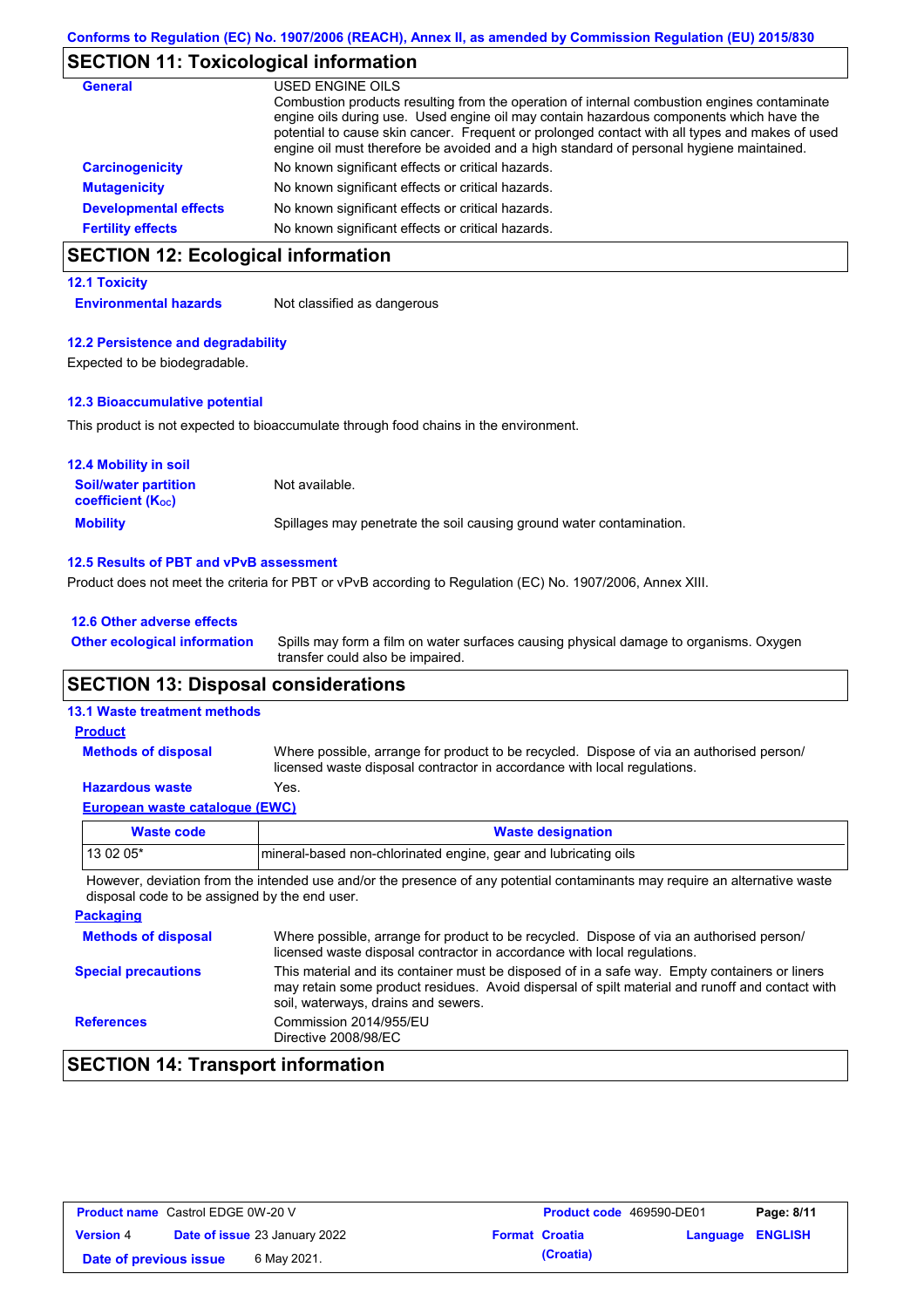## **SECTION 14: Transport information**

|                                           | <b>ADR/RID</b> | <b>ADN</b>     | <b>IMDG</b>    | <b>IATA</b>    |
|-------------------------------------------|----------------|----------------|----------------|----------------|
| 14.1 UN number                            | Not regulated. | Not regulated. | Not regulated. | Not regulated. |
| 14.2 UN proper<br>shipping name           |                |                |                |                |
| <b>14.3 Transport</b><br>hazard class(es) |                |                |                |                |
| 14.4 Packing<br>group                     |                |                |                |                |
| 14.5<br><b>Environmental</b><br>hazards   | No.            | No.            | No.            | No.            |
| <b>Additional</b><br>information          |                |                |                |                |

**14.6 Special precautions for user** Not available.

**14.7 Transport in bulk according to IMO instruments**

Not available.

### **SECTION 15: Regulatory information**

**Other regulations REACH Status** The company, as identified in Section 1, sells this product in the EU in compliance with the current requirements of REACH. **15.1 Safety, health and environmental regulations/legislation specific for the substance or mixture EU Regulation (EC) No. 1907/2006 (REACH) Annex XIV - List of substances subject to authorisation Substances of very high concern** None of the components are listed. At least one component is not listed. All components are listed or exempted. At least one component is not listed. At least one component is not listed. All components are active or exempted. All components are listed or exempted. At least one component is not listed. **United States inventory (TSCA 8b) Australia inventory (AIIC) Canada inventory China inventory (IECSC) Japan inventory (CSCL) Korea inventory (KECI) Philippines inventory (PICCS) Taiwan Chemical Substances Inventory (TCSI)** All components are listed or exempted. **Ozone depleting substances (1005/2009/EU)** Not listed. **Prior Informed Consent (PIC) (649/2012/EU)** None of the components are listed. **Annex XIV EU Regulation (EC) No. 1907/2006 (REACH) Annex XVII - Restrictions on the manufacture, placing on the market and use of certain dangerous substances, mixtures and articles** Not applicable.

| <b>Product name</b> Castrol EDGE 0W-20 V |  |                                      | <b>Product code</b> 469590-DE01 |                       | Page: 9/11              |  |
|------------------------------------------|--|--------------------------------------|---------------------------------|-----------------------|-------------------------|--|
| <b>Version 4</b>                         |  | <b>Date of issue 23 January 2022</b> |                                 | <b>Format Croatia</b> | <b>Language ENGLISH</b> |  |
| Date of previous issue                   |  | 6 May 2021.                          |                                 | (Croatia)             |                         |  |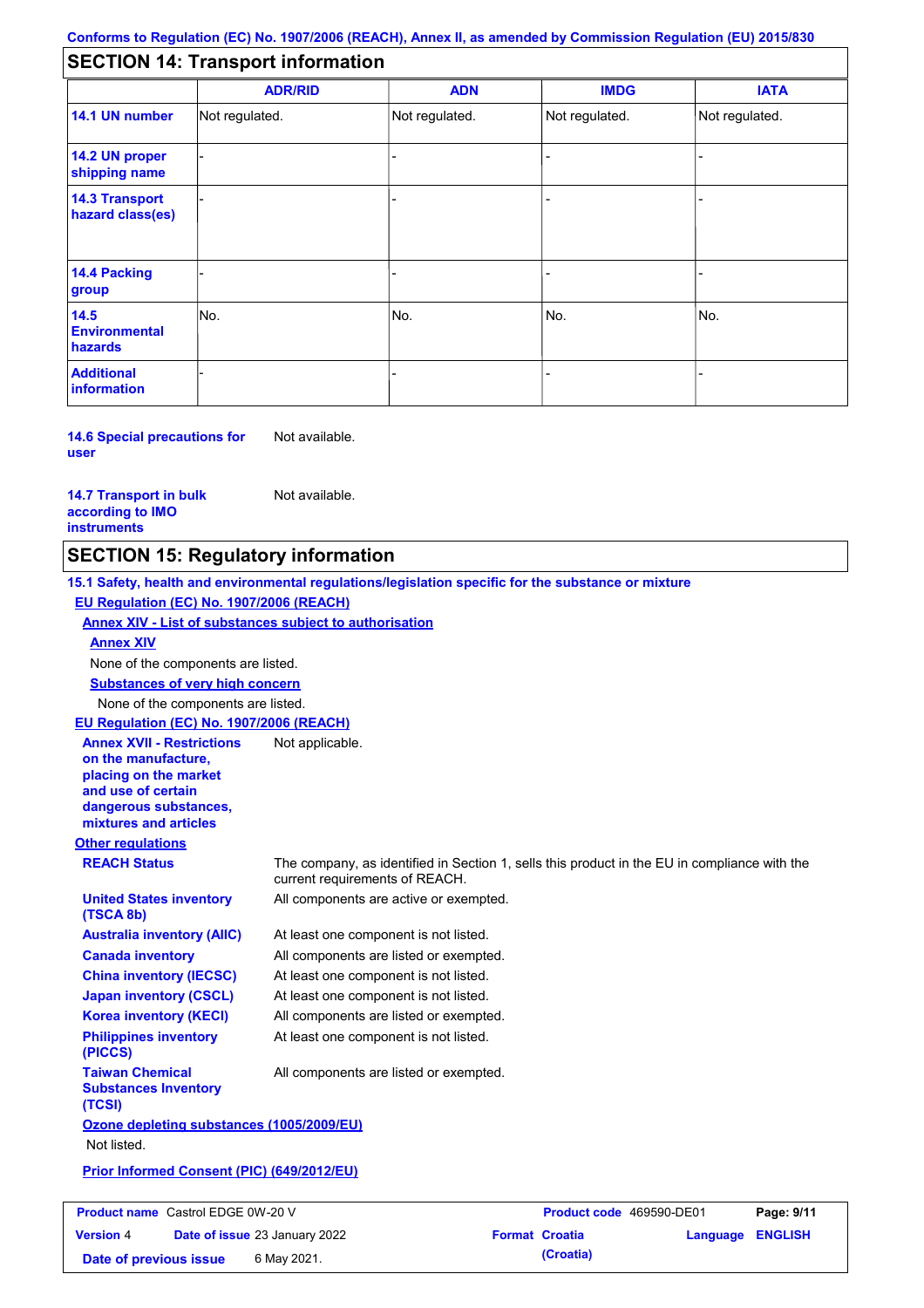# **SECTION 15: Regulatory information**

Not listed.

**Persistent Organic Pollutants** Not listed.

#### **EU - Water framework directive - Priority substances**

None of the components are listed.

#### **Seveso Directive**

This product is not controlled under the Seveso Directive.

| <b>15.2 Chemical safety</b> | A Chemical Safety Assessment has been carried out for one or more of the substances within  |
|-----------------------------|---------------------------------------------------------------------------------------------|
| assessment                  | this mixture. A Chemical Safety Assessment has not been carried out for the mixture itself. |

# **SECTION 16: Other information**

| <b>Abbreviations and acronyms</b> | ADN = European Provisions concerning the International Carriage of Dangerous Goods by<br>Inland Waterway |
|-----------------------------------|----------------------------------------------------------------------------------------------------------|
|                                   | ADR = The European Agreement concerning the International Carriage of Dangerous Goods by<br>Road         |
|                                   |                                                                                                          |
|                                   | ATE = Acute Toxicity Estimate<br>BCF = Bioconcentration Factor                                           |
|                                   | CAS = Chemical Abstracts Service                                                                         |
|                                   |                                                                                                          |
|                                   | CLP = Classification, Labelling and Packaging Regulation [Regulation (EC) No. 1272/2008]                 |
|                                   | CSA = Chemical Safety Assessment                                                                         |
|                                   | CSR = Chemical Safety Report<br>DMEL = Derived Minimal Effect Level                                      |
|                                   | DNEL = Derived No Effect Level                                                                           |
|                                   | EINECS = European Inventory of Existing Commercial chemical Substances                                   |
|                                   | ES = Exposure Scenario                                                                                   |
|                                   | EUH statement = CLP-specific Hazard statement                                                            |
|                                   | EWC = European Waste Catalogue                                                                           |
|                                   | GHS = Globally Harmonized System of Classification and Labelling of Chemicals                            |
|                                   | IATA = International Air Transport Association                                                           |
|                                   | IBC = Intermediate Bulk Container                                                                        |
|                                   | <b>IMDG</b> = International Maritime Dangerous Goods                                                     |
|                                   | LogPow = logarithm of the octanol/water partition coefficient                                            |
|                                   | MARPOL = International Convention for the Prevention of Pollution From Ships, 1973 as                    |
|                                   | modified by the Protocol of 1978. ("Marpol" = marine pollution)                                          |
|                                   | OECD = Organisation for Economic Co-operation and Development                                            |
|                                   | PBT = Persistent, Bioaccumulative and Toxic                                                              |
|                                   | <b>PNEC</b> = Predicted No Effect Concentration                                                          |
|                                   | REACH = Registration, Evaluation, Authorisation and Restriction of Chemicals Regulation                  |
|                                   | [Regulation (EC) No. 1907/2006]                                                                          |
|                                   | RID = The Regulations concerning the International Carriage of Dangerous Goods by Rail                   |
|                                   | RRN = REACH Registration Number                                                                          |
|                                   | SADT = Self-Accelerating Decomposition Temperature                                                       |
|                                   | SVHC = Substances of Very High Concern                                                                   |
|                                   | STOT-RE = Specific Target Organ Toxicity - Repeated Exposure                                             |
|                                   | STOT-SE = Specific Target Organ Toxicity - Single Exposure                                               |
|                                   | $TWA = Time$ weighted average                                                                            |
|                                   | $UN = United Nations$                                                                                    |
|                                   | UVCB = Complex hydrocarbon substance                                                                     |
|                                   | VOC = Volatile Organic Compound                                                                          |
|                                   | vPvB = Very Persistent and Very Bioaccumulative                                                          |
|                                   | Varies = may contain one or more of the following $64741-88-4$ / RRN 01-2119488706-23,                   |
|                                   | 64741-89-5 / RRN 01-2119487067-30, 64741-95-3 / RRN 01-2119487081-40, 64741-96-4/ RRN                    |
|                                   | 01-2119483621-38, 64742-01-4 / RRN 01-2119488707-21, 64742-44-5 / RRN                                    |
|                                   | 01-2119985177-24, 64742-45-6, 64742-52-5 / RRN 01-2119467170-45, 64742-53-6 / RRN                        |
|                                   | 01-2119480375-34, 64742-54-7 / RRN 01-2119484627-25, 64742-55-8 / RRN                                    |
|                                   | 01-2119487077-29, 64742-56-9 / RRN 01-2119480132-48, 64742-57-0 / RRN                                    |
|                                   | 01-2119489287-22, 64742-58-1, 64742-62-7 / RRN 01-2119480472-38, 64742-63-8,                             |
|                                   | 64742-65-0 / RRN 01-2119471299-27, 64742-70-7 / RRN 01-2119487080-42, 72623-85-9 /                       |
|                                   | RRN 01-2119555262-43, 72623-86-0 / RRN 01-2119474878-16, 72623-87-1 / RRN                                |
|                                   | 01-2119474889-13                                                                                         |

#### **Procedure used to derive the classification according to Regulation (EC) No. 1272/2008 [CLP/GHS]**

| <b>Classification</b>                             | <b>Justification</b>                                |  |  |  |
|---------------------------------------------------|-----------------------------------------------------|--|--|--|
| Not classified.                                   |                                                     |  |  |  |
| <b>Product name</b> Castrol EDGE 0W-20 V          | Page: 10/11<br>Product code 469590-DE01             |  |  |  |
| Date of issue 23 January 2022<br><b>Version 4</b> | <b>ENGLISH</b><br><b>Format Croatia</b><br>Language |  |  |  |